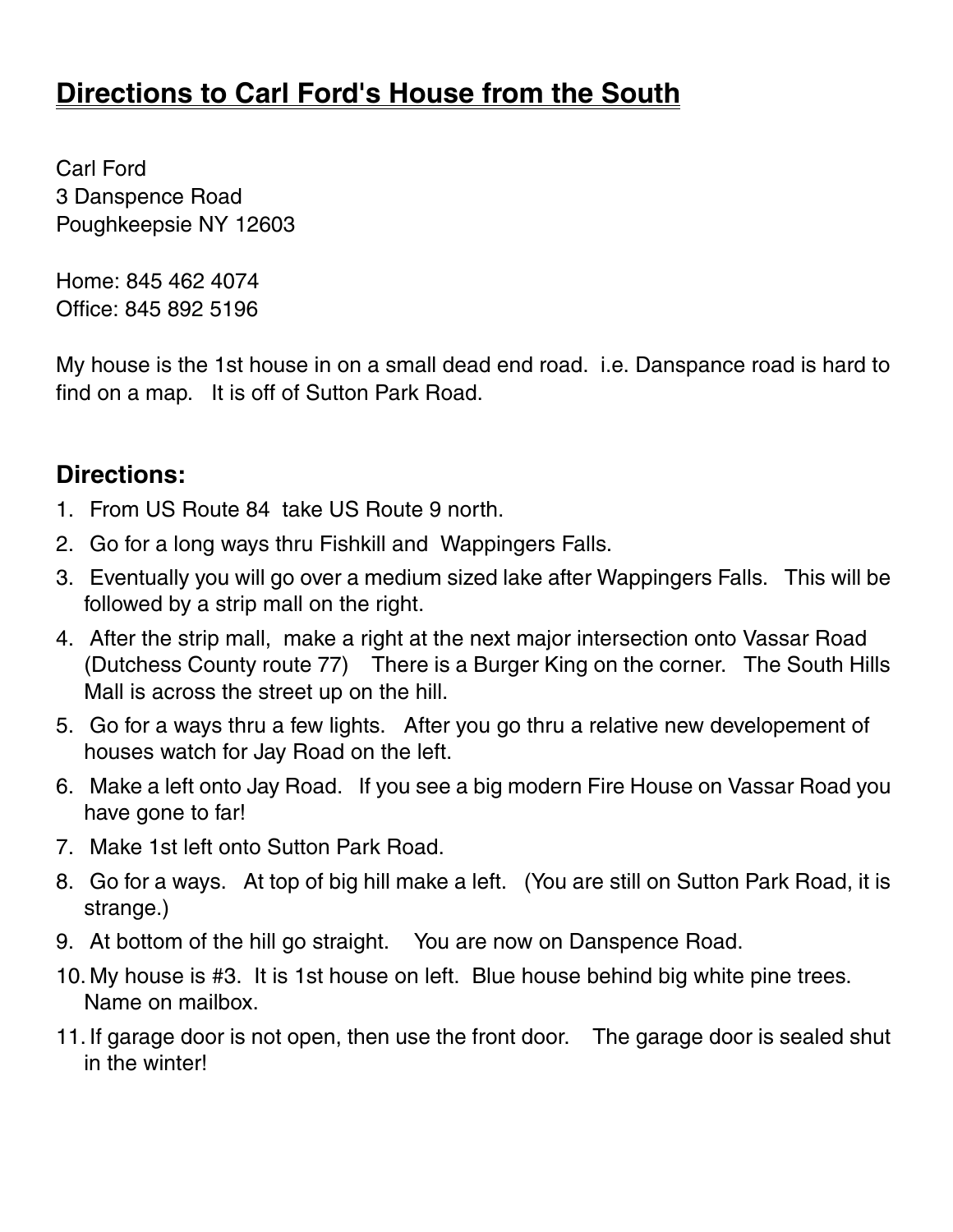## **Maps To Carl Ford's House (1 of 2)**

Zoom out to show Rt 9 and Vasser Road intersection.